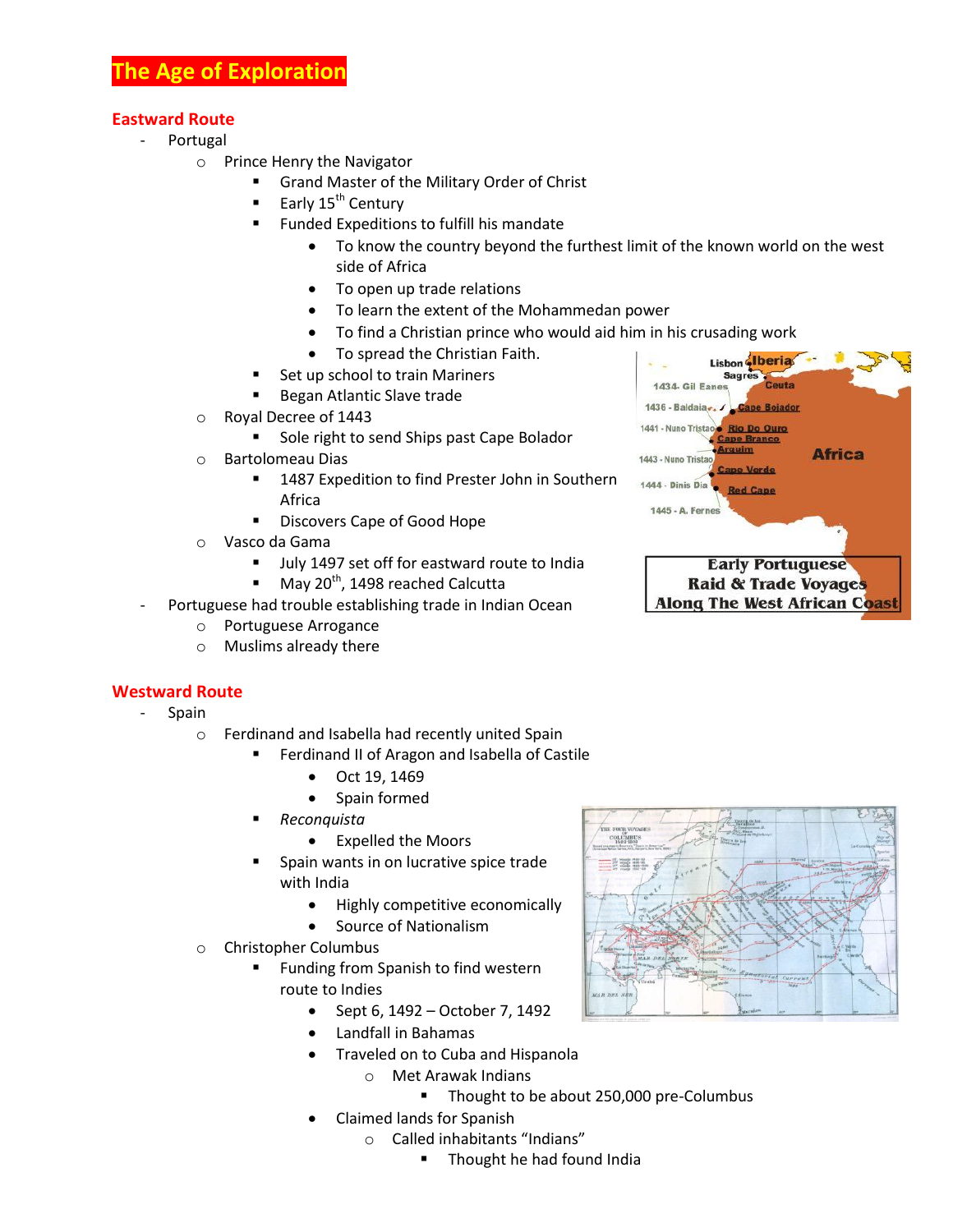- Headed back to Spain
	- o March 1493
	- o Displayed captured natives
		- **Also Turkey, Pineapple, gold**
	- o Received as a hero
- Treaty of Trodesillas
	- o June 7, 1494
		- **Decreed by Pope Alexander VI and Signed by Spain and Portugal**
	- o Gave all discovered lands west of 46°37' W to Spain, Everything east to Portugal
	- o Opened up lands for process of Colonization

## **Exploration**

- Columbus
	- o In the Name of Spain
	- o Expedition in 1493
		- **To begin process of Colonization** 
			- Previous colony found destroyed
		- **To Find gold** 
			- enslaved Arawaks for labor
				- o 1550 only 500 left
				- o 1650 extinct
	- o Third Voyage
		- $-1498$ 
			- **Governor of Hispaniola**
	- o Fourth Voyage
		- $-1505$
		- **Ship Wrecked in Jamaica**
- Vasco nunes de Balboa
	- o Expedition to Panama
		- **First to find Pacific Ocean**
- John Cabot
	- o In the Name of England
		- **Backed by Henry VII** 
			- If Cabot found new lands they were English
				- o Despite Papal Bull
	- o Expedition of 1496
		- **Turned Back**
	- o Expedition of 1497
		- **Possibly reached Newfoundland**
		- **First non-Spaniard to reach New World**
	- o Expedition of 1498
		- **Never returned**
- Pedro Alvares Cabral
	- o April 22, 1500 reaches Brazil
	- o Claims land for Portugal
- Amerigo Vespucci
	- o Native of Florence
		- **Attendant to Medicis**
	- o Theorized this was new continent
		- **Columbus defended claim it was India**
		- **1499 Vespucci went in search of Palaces of the Ganges**
		- **Explores Brazil** 
			- Claims land for Spain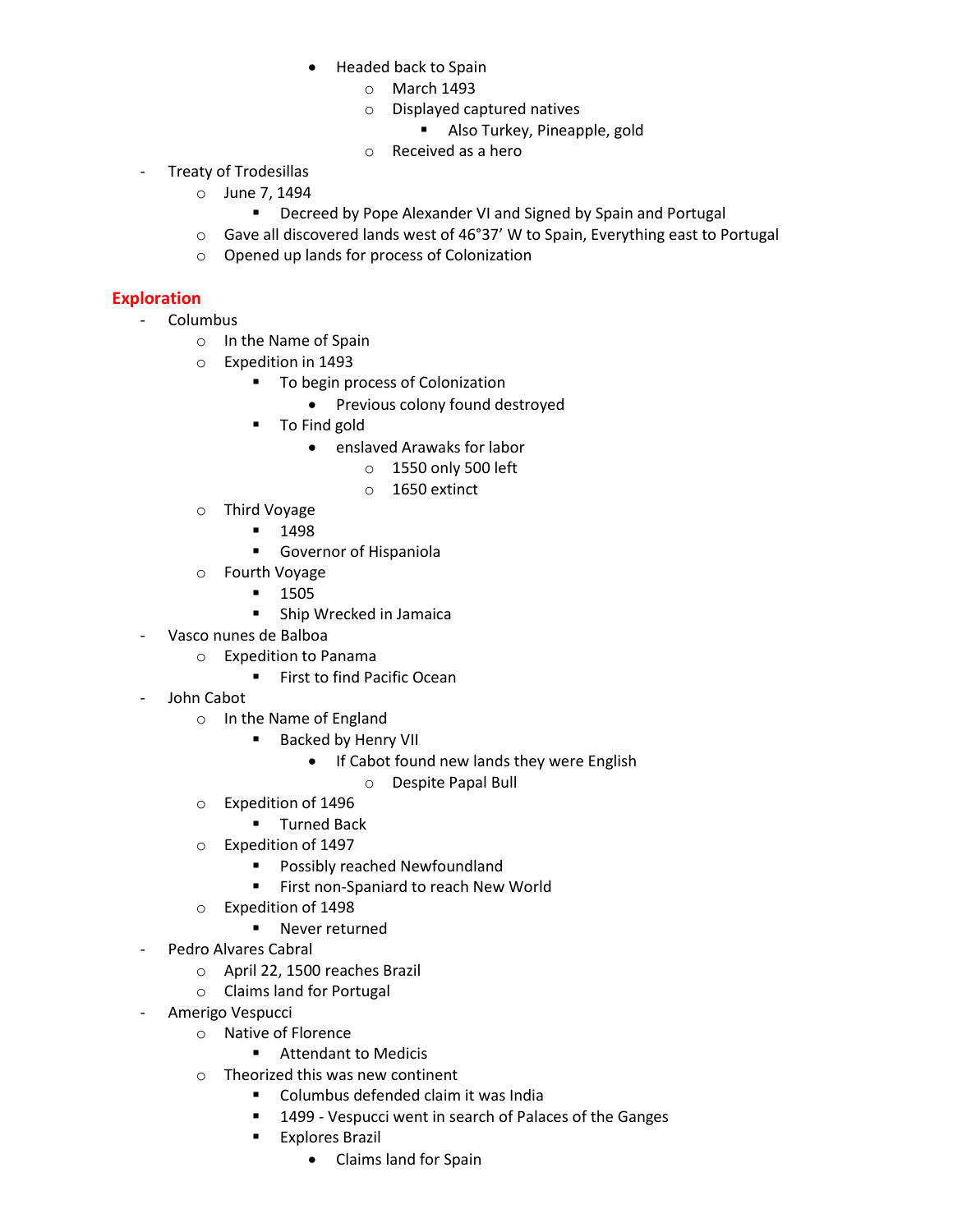- 1501 returns to Brazil
	- This time for Portugal
	- Firmly claims this to be part of new continent
		- o *Mundus Novus*
		- o 1507 named America in his honor
- Ferdinand Magellan
	- o 1519
	- o Expedition on behalf of Spain
		- To find westward route to India
			- By going around South America
		- **Magellan killed in battle in the Philippines**
	- o Ships retuned to Spain in 1522
		- $-18/270$  Men
		- **First circumvention of the world**
- Jacques Cartier
	- o In the Name of France
	- o Expedition of 1534
		- **II** In Search of route to Asia
		- Found St Lawrence Seaway
			- Claimed land for France

## **Conquest**

- Conquistadors
- Gold, Glory, Gospel
- Exploration had shown them this was new land
	- o Now had to bring it into their control
- Hernando Cortez
	- o In the name of Spain
	- o 1518
		- Sailed to Yucatan
			- Began process of converting natives to Christianity
				- o "Or face the consequences"
	- o 1519
		- **Heads North** 
			- Claims land for Spain
			- Natives not impressed
				- o Spaniards fire back
			- Conquers province of Tobassco
				- o Adds natives to Army
		- Reaches Aztec Lands
			- Controlled by Montezuma II
				- o Afraid he is an Aztec god there to usurp his rule
			- Spanish denied access to Montezuma
				- o Through negotiations which included captive Spaniards and natives
			- Aztec not popular rulers
				- o Tributes began coming out from under Aztecs
					- **Including Tlaxcalan**
			- Battled Natives